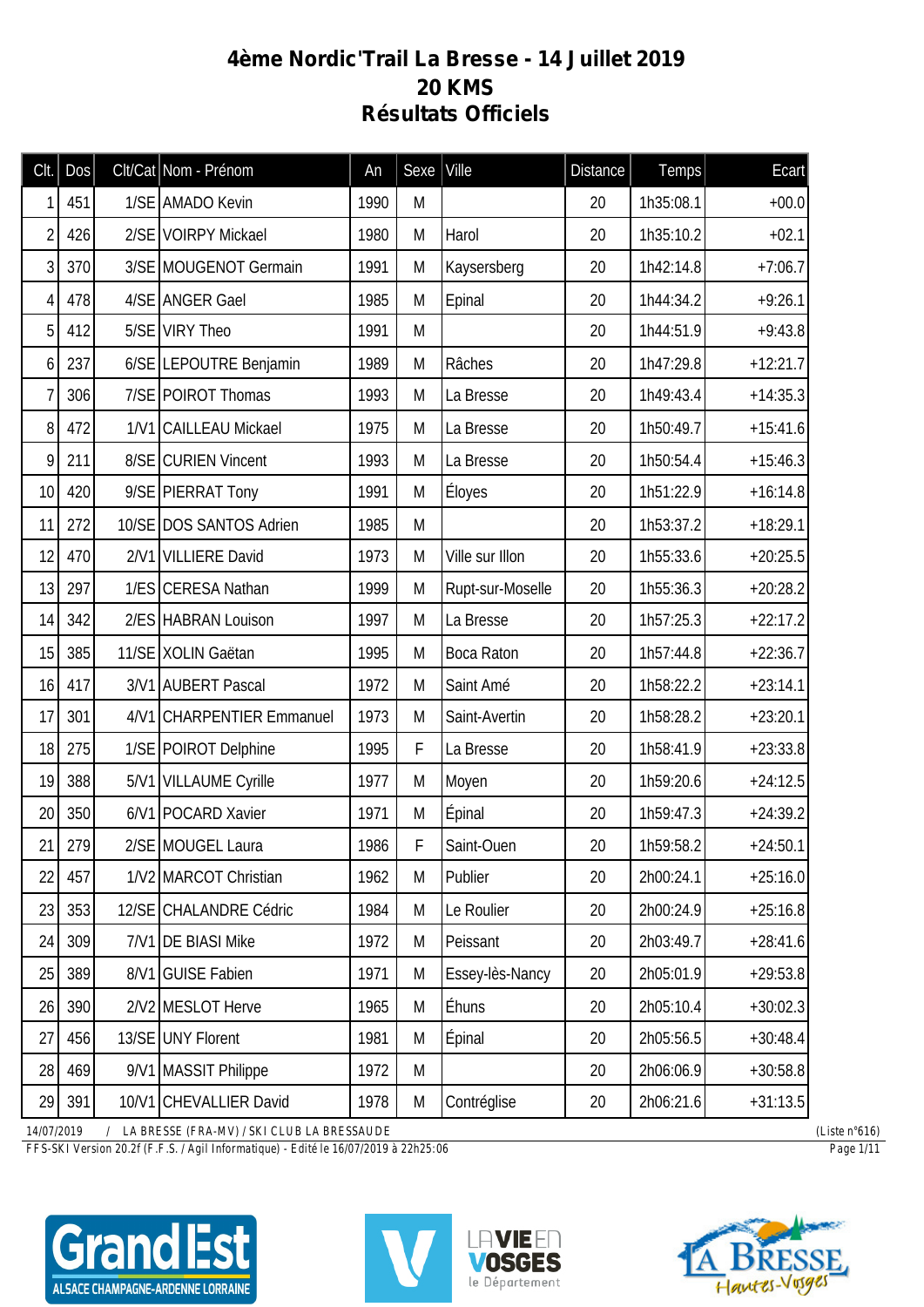| Clt. | <b>Dos</b> |       | Clt/Cat Nom - Prénom      | An   | Sexe   Ville |                   | <b>Distance</b> | <b>Temps</b> | Ecart      |
|------|------------|-------|---------------------------|------|--------------|-------------------|-----------------|--------------|------------|
| 30   | 459        |       | 3/V2 PETRONIN Gérard      | 1969 | M            | Moussey           | 20              | 2h06:24.8    | $+31:16.7$ |
| 31   | 229        |       | 1/V3 VAXELAIRE Philippe   | 1957 | M            | La Bresse         | 20              | 2h06:38.5    | $+31:30.4$ |
| 32   | 319        |       | 11/V1 LECOEUR Yann        | 1977 | M            | Épinal            | 20              | 2h06:56.5    | $+31:48.4$ |
| 33   | 300        |       | 14/SE CODRON Valentin     | 1993 | M            | Sainte-Hélène     | 20              | 2h06:59.6    | $+31:51.5$ |
| 34   | 793        | 15/SE | <b>THOMAS Alexis</b>      | 1987 | M            | Lepanges sur      | 20              | 2h07:17.1    | $+32:09.0$ |
| 35   | 373        |       | 12/V1 FARNIER Lionel      | 1974 | M            | <b>Breuchotte</b> | 20              | 2h07:40.8    | $+32:32.7$ |
| 36   | 288        |       | 16/SE BALUCH Alexandre    | 1990 | M            | Metz              | 20              | 2h08:40.3    | $+33:32.2$ |
| 37   | 282        |       | 13/V1 LARCHE Fabien       | 1979 | M            | Foulain           | 20              | 2h08:54.3    | $+33:46.2$ |
| 38   | 467        |       | 17/SE KELLER Frederic     | 1985 | M            | <b>Bruyères</b>   | 20              | 2h08:56.1    | $+33:48.0$ |
| 39   | 284        |       | 18/SE ESCOLEIRA Julien    | 1987 | M            | Nogent            | 20              | 2h09:24.8    | $+34:16.7$ |
| 40   | 386        |       | 14/V1 LEMOINE Julien      | 1976 | M            | Nancy             | 20              | 2h09:30.9    | $+34:22.8$ |
| 41   | 449        |       | 3/ES ROUSSEL Bastien      | 1997 | M            | Basse-sur-le-Rupt | 20              | 2h09:35.2    | $+34:27.1$ |
| 42   | 477        |       | 1/JU POIROT Julien        | 2001 | M            | <b>Bruyères</b>   | 20              | 2h09:38.1    | $+34:30.0$ |
| 43   | 468        |       | 19/SE KELLER Florian      | 1993 | M            | Annecy            | 20              | 2h10:18.9    | $+35:10.8$ |
| 44   | 222        |       | 20/SE GALLET Matthieu     | 1980 | M            | Danjoutin         | 20              | 2h10:25.2    | $+35:17.1$ |
| 45   | 369        |       | 4/ES PARMENTIER Arthur    | 1999 | M            |                   | 20              | 2h10:32.2    | $+35:24.1$ |
| 46   | 484        |       | 4/V2 GEHIN Stephane       | 1963 | M            | Cornimont         | 20              | 2h11:03.3    | $+35:55.2$ |
| 47   | 475        |       | 15/V1 DIERICKX Jérome     | 1975 | M            | Luxembourg        | 20              | 2h11:21.4    | $+36:13.3$ |
| 48   | 334        |       | 21/SE PETITGENET Mickael  | 1985 | M            | Routelle          | 20              | 2h11:49.3    | $+36:41.2$ |
| 49   | 367        |       | 5/V2 CONRAUD Joel         | 1968 | M            | Heillecourt       | 20              | 2h11:51.2    | $+36:43.1$ |
| 50   | 428        |       | 22/SE D'HARRÉVILLE Renaud | 1992 | М            | Râches            | 20              | 2h12:09.6    | $+37:01.5$ |
| 51   | 374        |       | 23/SE WAMBST Steve        | 1982 | M            | Saint-Léonard     | 20              | 2h12:38.5    | $+37:30.4$ |
| 52   | 375        |       | 1/V1 MALABRY Marie-Laure  | 1972 | F            | Évaillé           | 20              | 2h12:39.8    | $+37:31.7$ |
| 53   | 474        |       | 24/SE PETITOT Kevin       | 1992 | M            | Servance          | 20              | 2h14:23.7    | $+39:15.6$ |
| 54   | 362        |       | 25/SE NAVEL Rémi          | 1984 | M            | Chavigny          | 20              | 2h14:52.4    | $+39:44.3$ |
| 55   | 405        |       | 26/SE HENRY Pierre-Alain  | 1986 | M            | Hadol             | 20              | 2h15:15.3    | $+40:07.2$ |
| 56   | 400        |       | 2/V1 FERNANDEZ Célia      | 1978 | F            | Sapois            | 20              | 2h15:50.7    | $+40:42.6$ |
| 57   | 274        |       | 16/V1 VANBELLE Stéphane   | 1973 | M            | Mortagne          | 20              | 2h16:22.5    | $+41:14.4$ |
| 58   | 308        |       | 27/SE MILLET Gautier      | 1995 | M            | Viterne           | 20              | 2h16:37.6    | $+41:29.5$ |

*FFS-SKI Version 20.2f (F.F.S. / Agil Informatique) - Edité le 16/07/2019 à 22h25:06 Page 2/11*





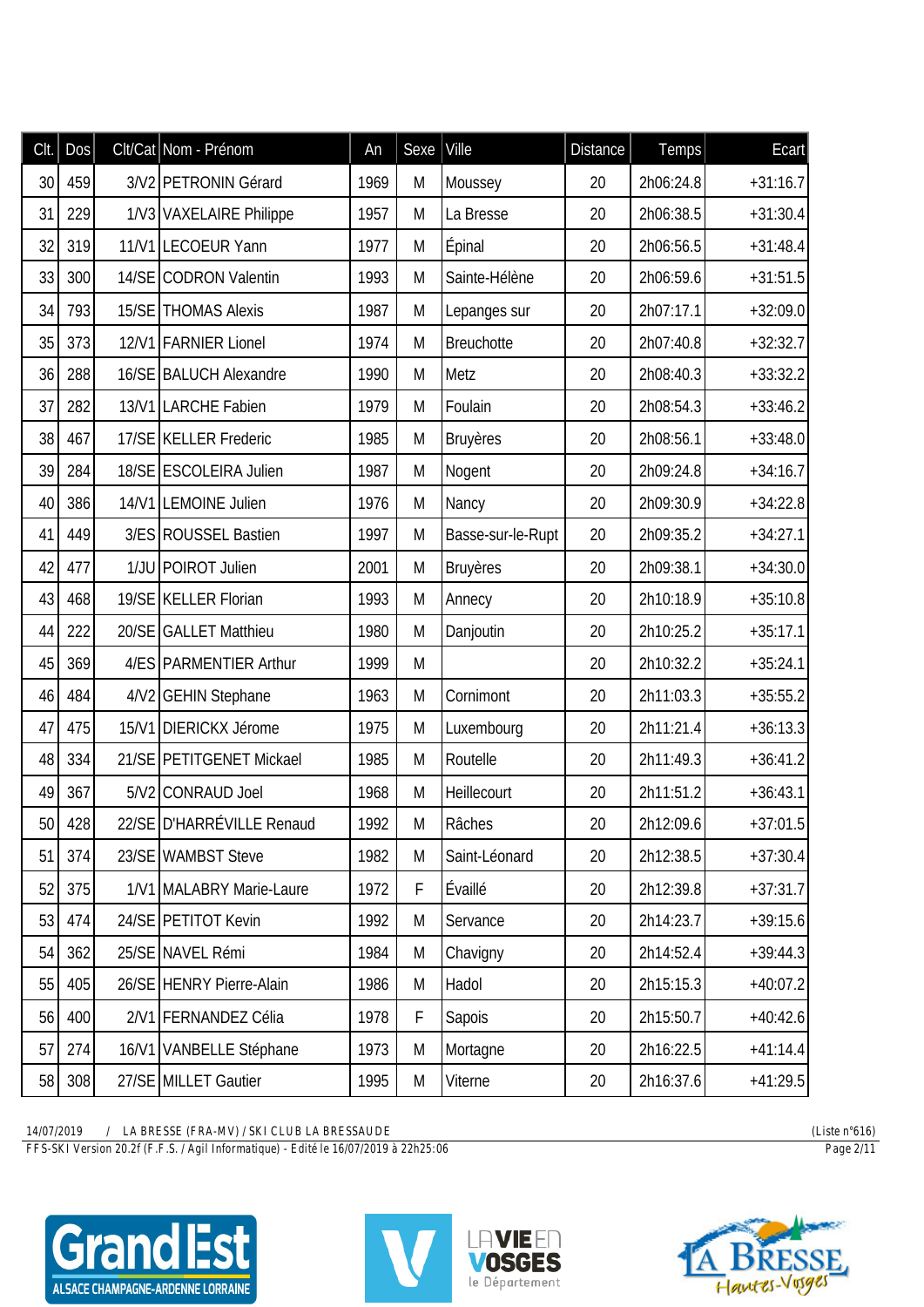| Clt. | Dos | Clt/Cat Nom - Prénom     | An   | Sexe | Ville              | <b>Distance</b> | Temps     | <b>Ecart</b> |
|------|-----|--------------------------|------|------|--------------------|-----------------|-----------|--------------|
| 59   | 303 | 28/SE BRICHLER Michel    | 1990 | M    | Dieuze             | 20              | 2h16:38.8 | $+41:30.7$   |
| 60   | 235 | 29/SE BANDE Mathieu      | 1988 | M    | Wolxheim           | 20              | 2h16:40.5 | $+41:32.4$   |
| 61   | 307 | 3/V1 LANG Virginie       | 1974 | F    | Nancy              | 20              | 2h16:42.4 | $+41:34.3$   |
| 62   | 378 | 30/SE GAYE René          | 1994 | M    | Communay           | 20              | 2h17:06.1 | $+41:58.0$   |
| 63   | 471 | 4/V1 SEUTIN Anne         | 1977 | F    | Bois de Villers    | 20              | 2h17:34.3 | $+42:26.2$   |
| 64   | 448 | 17/V1 HERPIERRE Sylvain  | 1975 | M    | Saint-Nabord       | 20              | 2h18:21.4 | $+43:13.3$   |
| 65   | 433 | 31/SE THOUVENIN Gauthier | 1990 | M    | Raon-l'Étape       | 20              | 2h18:23.2 | $+43:15.1$   |
| 66   | 434 | 2/V3 LOPES Carlos        | 1957 | M    | Raon-l'Étape       | 20              | 2h18:24.5 | $+43:16.4$   |
| 67   | 271 | 32/SE PIERRAT Philippe   | 1980 | M    |                    | 20              | 2h18:32.1 | $+43:24.0$   |
| 68   | 384 | 33/SE LEONARD Quentin    | 1993 | M    | Louvigny           | 20              | 2h18:40.3 | $+43:32.2$   |
| 69   | 437 | 6/V2 GEHIN Denis         | 1965 | M    | <b>Épinal</b>      | 20              | 2h18:42.1 | $+43:34.0$   |
| 70   | 341 | 18/V1 PENCREACH Ronan    | 1972 | M    | Challans           | 20              | 2h19:06.6 | $+43:58.5$   |
| 71   | 234 | 34/SE LUMANN Gregory     | 1985 | M    | Ergersheim         | 20              | 2h19:22.6 | $+44:14.5$   |
| 72   | 352 | 7/V2 FERRY Christophe    | 1969 | M    | Pont-à-Mousson     | 20              | 2h19:25.5 | $+44:17.4$   |
| 73   | 228 | 35/SE DEGROLARD Florian  | 1982 | M    | Villers-lès-Nancy  | 20              | 2h19:35.4 | $+44:27.3$   |
| 74   | 258 | 19/V1 THIRY Jean-Luc     | 1973 | M    | Ars-sur-Moselle    | 20              | 2h19:43.9 | $+44:35.8$   |
| 75   | 329 | 8/V2 MOUSTAID Mohamed    | 1967 | M    |                    | 20              | 2h19:46.9 | $+44:38.8$   |
| 76   | 483 | 20/V1 RINGENBACH Olivier | 1975 | M    | Pouxeux            | 20              | 2h20:08.1 | $+45:00.0$   |
| 77   | 310 | 36/SE TORRES Mathieu     | 1985 | M    | Metz               | 20              | 2h20:10.8 | $+45:02.7$   |
| 78   | 337 | 9/V2 SONZOGNI Olivier    | 1966 | M    | Sorcy-Saint-Martin | 20              | 2h20:12.4 | $+45:04.3$   |
| 79   | 281 | 10/V2 SAINT-POL Joel     | 1965 | M    | Pont-à-Mousson     | 20              | 2h20:21.2 | $+45:13.1$   |
| 80   | 298 | 3/SE GERMAIN Léa         | 1993 | F    | Briançon           | 20              | 2h20:24.4 | $+45:16.3$   |
| 81   | 241 | 37/SE MARCHAL Julien     | 1985 | M    | La Bresse          | 20              | 2h20:26.8 | $+45:18.7$   |
| 82   | 455 | 21/V1 PREVOT David       | 1975 | M    | Coinches           | 20              | 2h20:38.2 | $+45:30.1$   |
| 83   | 351 | 38/SE CEVALTE Rémi       | 1992 | M    | Charmes            | 20              | 2h20:39.8 | $+45:31.7$   |
| 84   | 482 | 22/V1 TONGHINI Sébastien | 1974 | M    | Dogneville         | 20              | 2h20:43.2 | $+45:35.1$   |
| 85   | 476 | 39/SE YUNG Yohanne       | 1980 | M    |                    | 20              | 2h21:16.0 | $+46:07.9$   |
| 86   | 480 | 23/V1 VANSON Jean Paul   | 1973 | M    |                    | 20              | 2h21:17.3 | $+46:09.2$   |
| 87   | 486 | 1/V2 GRENOT Paola        | 1963 | F    | Gugnecourt         | 20              | 2h21:34.3 | $+46:26.2$   |

*FFS-SKI Version 20.2f (F.F.S. / Agil Informatique) - Edité le 16/07/2019 à 22h25:06 Page 3/11*





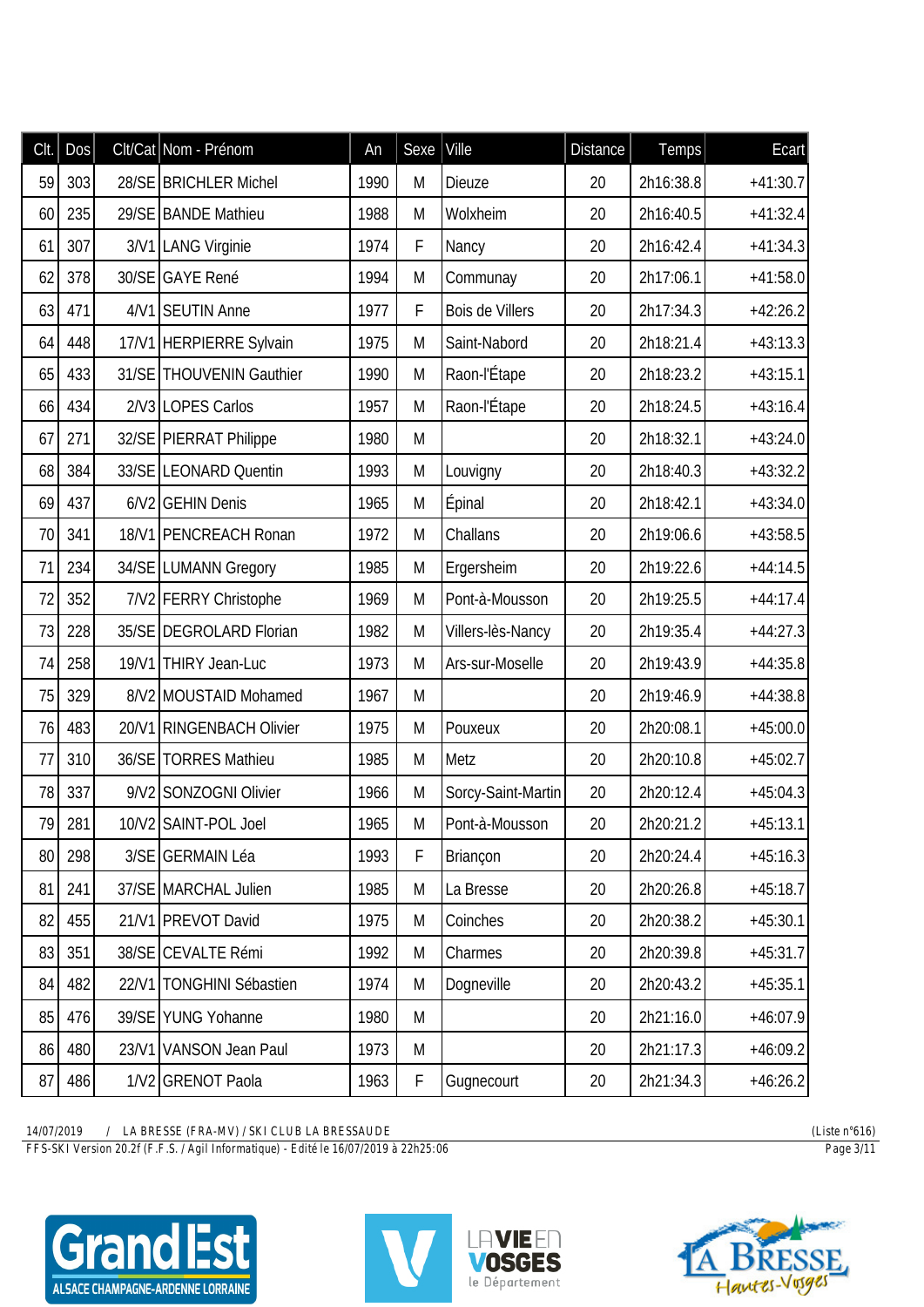| CIt. | <b>Dos</b> | Clt/Cat Nom - Prénom       | An   | Sexe   Ville |                  | <b>Distance</b> | <b>Temps</b> | Ecart      |
|------|------------|----------------------------|------|--------------|------------------|-----------------|--------------|------------|
| 88   | 487        | 40/SE TISSERAND Benoit     | 1980 | M            |                  | 20              | 2h21:38.9    | $+46:30.8$ |
| 89   | 317        | 24/V1 FLAMMANG Alexandre   | 1973 | M            | Jezainville      | 20              | 2h21:40.3    | $+46:32.2$ |
| 90   | 223        | 41/SE BUHR Guillaume       | 1988 | M            | Quetigny         | 20              | 2h21:42.9    | $+46:34.8$ |
| 91   | 313        | 42/SE FERRARI Aurélien     | 1986 | M            | Épinal           | 20              | 2h22:19.5    | $+47:11.4$ |
| 92   | 430        | 5/V1 JACQUOT Carole        | 1978 | F            | Ville-sur-Illon  | 20              | 2h22:38.9    | $+47:30.8$ |
| 93   | 302        | 43/SE MANSUY Jérémy        | 1982 | M            | La Bresse        | 20              | 2h22:56.7    | $+47:48.6$ |
| 94   | 314        | 44/SE MENDES Anthony       | 1992 | M            | Neufgrange       | 20              | 2h23:00.3    | $+47:52.2$ |
| 95   | 283        | 45/SE GUILLAUME Nicolas    | 1980 | M            | Chauffourt       | 20              | 2h23:03.3    | $+47:55.2$ |
| 96   | 336        | 4/SE GUILLAUME Emilie      | 1985 | F            | Darnieulles      | 20              | 2h23:05.0    | $+47:56.9$ |
| 97   | 458        | 46/SE BERBACHI Nahel       | 1993 | M            | Metz             | 20              | 2h23:09.1    | $+48:01.0$ |
| 98   | 276        | 47/SE WIECZOREK Nicolas    | 1983 | M            |                  | 20              | 2h23:19.5    | $+48:11.4$ |
| 99   | 372        | 48/SE VERET Quentin        | 1991 | M            | Saint-Max        | 20              | 2h23:23.9    | $+48:15.8$ |
| 100  | 289        | 25/V1 SCHERINGA Christophe | 1975 | M            | Tressange        | 20              | 2h25:16.0    | $+50:07.9$ |
| 101  | 452        | 5/ES GABRIEL Nicolas       | 1999 | M            | Thaon-les-Vosges | 20              | 2h25:53.6    | $+50:45.5$ |
| 102  | 444        | 6/ES BOULANGER Benjamin    | 1999 | M            |                  | 20              | 2h26:56.1    | $+51:48.0$ |
| 103  | 266        | 5/SE ROUSSEL Aude          | 1984 | F            | Le Syndicat      | 20              | 2h27:06.1    | $+51:58.0$ |
| 104  | 304        | 49/SE MACHEDA Gabriel      | 1989 | M            | Nancy            | 20              | 2h27:42.7    | $+52:34.6$ |
| 105  | 355        | 26/V1 PETIT Cyril          | 1976 | M            | Langres          | 20              | 2h27:57.7    | $+52:49.6$ |
| 106  | 407        | 27/V1 CLAUDEL Ludwig       | 1979 | M            | Golbey           | 20              | 2h28:06.4    | $+52:58.3$ |
| 107  | 397        | 28/V1 BERNARD Romuald      | 1976 | M            | Vincey           | 20              | 2h29:09.5    | $+54:01.4$ |
| 108  | 404        | 29/V1 COTTET David         | 1975 | Μ            | Saint-Nabord     | 20              | 2h29:13.8    | $+54:05.7$ |
| 109  | 244        | 11/V2 BANA Hervé           | 1965 | M            | Art-sur-Meurthe  | 20              | 2h29:15.1    | $+54:07.0$ |
| 110  | 460        | 50/SE MUSSIER Julien       | 1982 | M            | Épinal           | 20              | 2h29:18.1    | $+54:10.0$ |
| 111  | 216        | 2/V2 RAGOT Valerie         | 1969 | F            | Montbozon        | 20              | 2h29:20.8    | $+54:12.7$ |
| 112  | 277        | 6/V1 LEUVREY Fanny         | 1979 | F            |                  | 20              | 2h29:58.5    | $+54:50.4$ |
| 113  | 427        | 51/SE MANGIN Pierre        | 1981 | M            |                  | 20              | 2h30:32.2    | $+55:24.1$ |
| 114  | 286        | 52/SE RAWINSKI Matthieu    | 1991 | M            | Nancy            | 20              | 2h30:37.6    | $+55:29.5$ |
| 115  | 265        | 7/V1 MARY Corinne          | 1971 | F            |                  | 20              | 2h30:41.6    | $+55:33.5$ |
| 116  | 262        | 12/V2 ROUHIER Eric         | 1963 | M            | Deyvillers       | 20              | 2h30:45.0    | $+55:36.9$ |

*FFS-SKI Version 20.2f (F.F.S. / Agil Informatique) - Edité le 16/07/2019 à 22h25:06 Page 4/11*





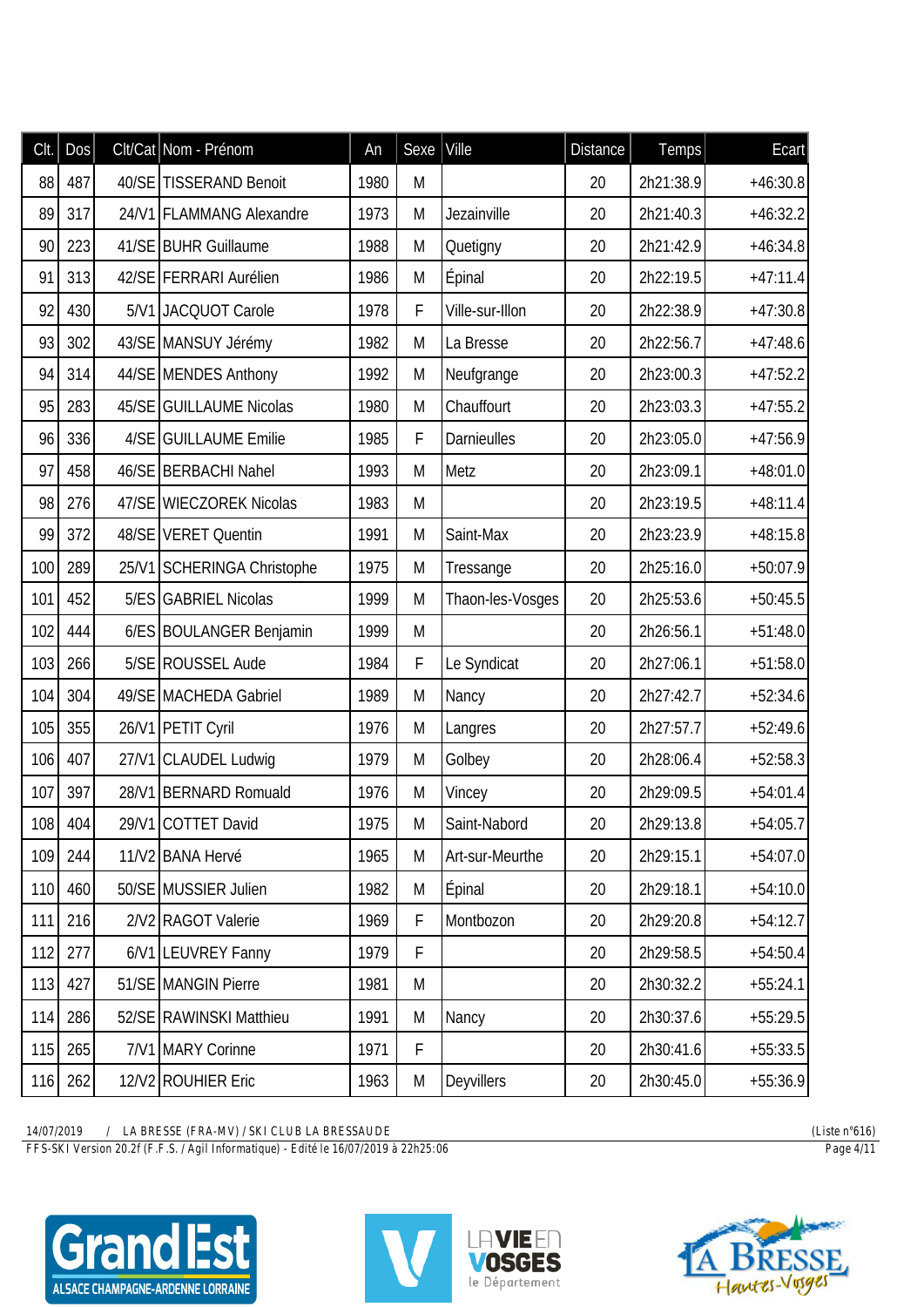| Clt. | Dos |       | Clt/Cat Nom - Prénom        | An   | Sexe        | Ville              | <b>Distance</b> | Temps     | Ecart      |
|------|-----|-------|-----------------------------|------|-------------|--------------------|-----------------|-----------|------------|
| 117  | 264 |       | 30/V1 EBERT Christian       | 1971 | M           | <b>Baccarat</b>    | 20              | 2h30:51.6 | $+55:43.5$ |
| 118  | 250 |       | 13/V2 REMY Jean-Denis       | 1964 | M           | Épinal             | 20              | 2h31:22.6 | $+56:14.5$ |
| 119  | 381 |       | 14/V2 BOEHLER Christophe    | 1968 | M           | Strasbourg         | 20              | 2h31:50.2 | $+56:42.1$ |
| 120  | 488 |       | 31/V1 GESCHWINDENMANNER     | 1975 | M           | Fresse sur         | 20              | 2h31:52.6 | $+56:44.5$ |
| 121  | 489 |       | 53/SE TONNERIEUX Johann     | 1988 | M           | Rixheim            | 20              | 2h32:10.9 | $+57:02.8$ |
| 122  | 217 |       | 15/V2 RAGOT Didier          | 1968 | M           | Montbozon          | 20              | 2h32:18.4 | $+57:10.3$ |
| 123  | 408 |       | 54/SE CHENOUX Nicolas       | 1981 | M           |                    | 20              | 2h32:26.7 | $+57:18.6$ |
| 124  | 371 |       | 16/V2 GABEL Jean-Denis      | 1968 | M           | <b>Biscarrosse</b> | 20              | 2h32:38.9 | $+57:30.8$ |
| 125  | 379 |       | 55/SE CLAUDEL Charles       | 1992 | M           | La Bresse          | 20              | 2h32:41.6 | $+57:33.5$ |
| 126  | 492 |       | 1/ES ARNOULD Marie          | 1997 | F           | Val d'Ajol         | 20              | 2h32:43.4 | $+57:35.3$ |
| 127  | 333 |       | 56/SE PELLETERET Anthony    | 1981 | M           | Fournets-Luisans   | 20              | 2h32:46.4 | $+57:38.3$ |
| 128  | 344 |       | 32/V1 BOLMONT Christophe    | 1971 | M           | Bellefontaine      | 20              | 2h33:03.0 | $+57:54.9$ |
| 129  | 221 |       | 33/V1 ULRICH Laurent        | 1977 | M           |                    | 20              | 2h33:05.2 | $+57:57.1$ |
| 130  | 296 |       | 57/SE BARAN Thomas          | 1985 | M           | Pont-à-Mousson     | 20              | 2h33:16.4 | $+58:08.3$ |
| 131  | 446 | 34/V1 | <b>COSYNS Samuel</b>        | 1973 | M           | Hartzviller        | 20              | 2h33:22.5 | $+58:14.4$ |
| 132  | 208 |       | 8/V1 FOLTZ Anne             | 1977 | F           |                    | 20              | 2h33:52.4 | $+58:44.3$ |
| 133  | 392 |       | 35/V1 BROMBERGER Eddy       | 1972 | M           | Ban-de-Sapt        | 20              | 2h33:55.5 | $+58:47.4$ |
| 134  | 398 |       | 6/SE BOUCHARD Lucie         | 1984 | F           | Les Voivres        | 20              | 2h34:05.5 | $+58:57.4$ |
| 135  | 466 |       | 58/SE DEVILLE Damien        | 1983 | M           | Allinges           | 20              | 2h34:06.6 | $+58:58.5$ |
| 136  | 207 |       | 59/SE LAMBERT Jérémy        | 1996 | M           |                    | 20              | 2h34:21.2 | $+59:13.1$ |
| 137  | 227 |       | 36/V1 THIEBAUT André        | 1970 | M           | Epinal             | 20              | 2h34:52.4 | $+59:44.3$ |
| 138  | 255 |       | 9/V1 WISSEMBERG Benedicte   | 1976 | F           | <b>Bouxurulles</b> | 20              | 2h35:56.6 | $+00:48.5$ |
| 139  | 254 |       | 10/V1 CRAPSKY Maryline      | 1977 | $\mathsf F$ | <b>Bouxurulles</b> | 20              | 2h35:58.6 | $+00:50.5$ |
| 140  | 236 |       | 60/SE FERRY Arthur          | 1992 | M           | Nancy              | 20              | 2h36:00.2 | $+00:52.1$ |
| 141  | 243 |       | 17/V2 HASSANI Othman        | 1963 | M           | Essey-lès-Nancy    | 20              | 2h36:12.8 | $+01:04.7$ |
| 142  | 253 |       | 61/SE DAUBENTON Maxime      | 1983 | M           | Laon               | 20              | 2h36:38.4 | $+01:30.3$ |
| 143  | 356 |       | 62/SE REGENT Primaël        | 1992 | M           |                    | 20              | 2h36:39.7 | $+01:31.6$ |
| 144  | 290 |       | 18/V2 STEMPFEL Jean-Jacques | 1961 | M           | Lesménils          | 20              | 2h37:09.9 | $+02:01.8$ |
| 145  | 251 |       | 63/SE PRUSSE Romain         | 1987 | M           |                    | 20              | 2h37:20.2 | $+02:12.1$ |

*FFS-SKI Version 20.2f (F.F.S. / Agil Informatique) - Edité le 16/07/2019 à 22h25:06 Page 5/11*





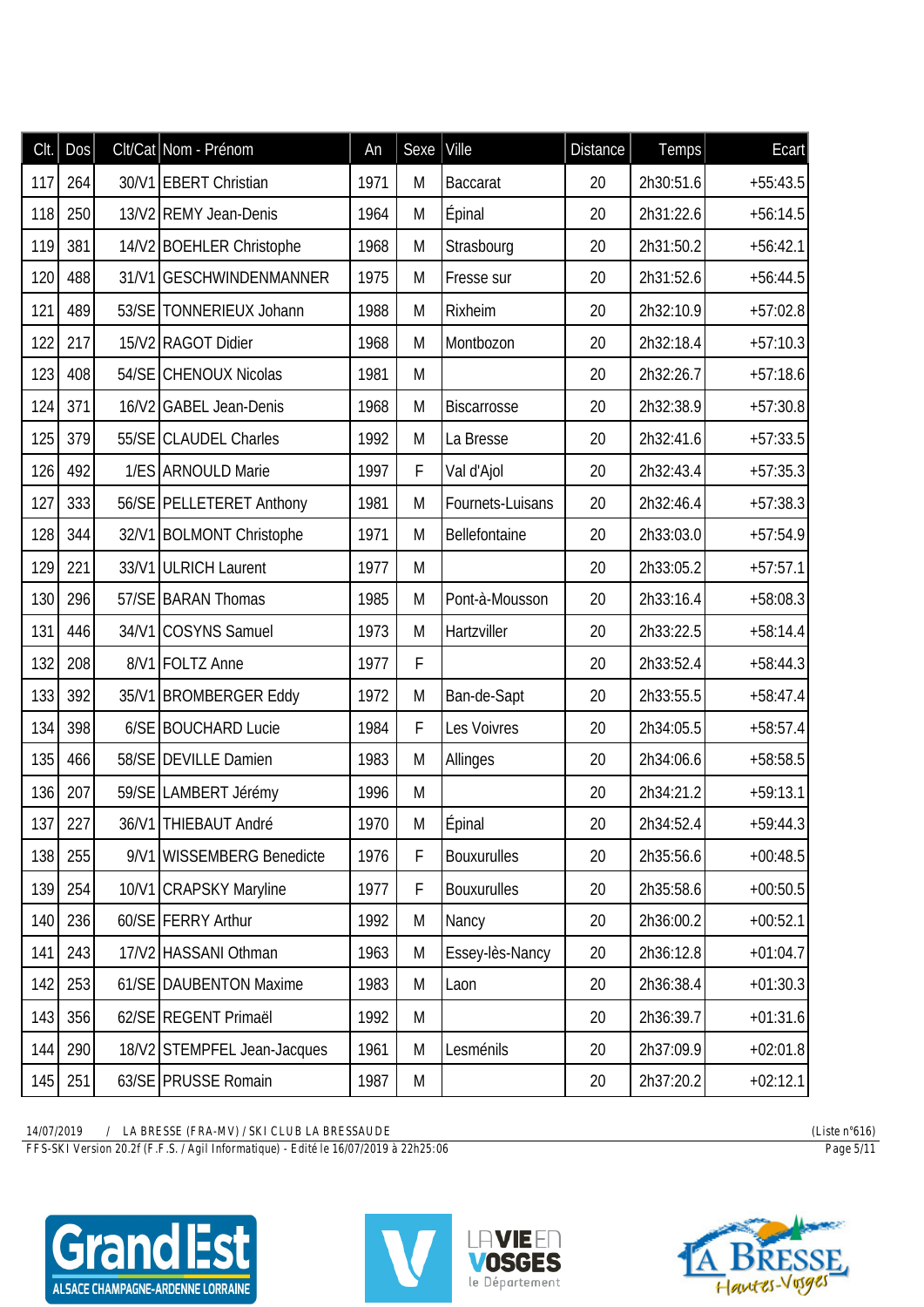| Clt. | Dos | Clt/Cat Nom - Prénom      | An   | Sexe   Ville |                 | <b>Distance</b> | Temps     | Ecart      |
|------|-----|---------------------------|------|--------------|-----------------|-----------------|-----------|------------|
| 146  | 399 | 37/V1 ANCEL Arnaud        | 1973 | Μ            | Frotey-lès-Lure | 20              | 2h37:22.7 | $+02:14.6$ |
| 147  | 387 | 38/V1 MASSON Stephane     | 1970 | M            | Raon-l'Étape    | 20              | 2h37:47.6 | $+02:39.5$ |
| 148  | 323 | 3/V3 MASSON Andre         | 1956 | M            | La Bresse       | 20              | 2h38:05.1 | $+02:57.0$ |
| 149  | 380 | 11/V1 HERPIERRE Sonia     | 1978 | F            | Saint-Nabord    | 20              | 2h38:07.0 | $+02:58.9$ |
| 150  | 247 | 39/V1 GUILBERT Michael    | 1974 | M            | Fransart        | 20              | 2h38:18.5 | $+03:10.4$ |
| 151  | 376 | 40/V1 HUEZ Ludovic        | 1975 | M            | Calais          | 20              | 2h38:25.3 | $+03:17.2$ |
| 152  | 442 | 41/V1 BATOT Jean-Stephane | 1977 | M            | La Voivre       | 20              | 2h38:31.2 | $+03:23.1$ |
| 153  | 364 | 42/V1   FERRET Frédéric   | 1979 | M            | Menoux          | 20              | 2h38:32.4 | $+03:24.3$ |
| 154  | 440 | 3/V2 POSEDEL Anne         | 1965 | F            | Remiremont      | 20              | 2h38:48.9 | $+03:40.8$ |
| 155  | 240 | 19/V2 MORIN Gilles        | 1969 | M            | Laquenexy       | 20              | 2h39:26.0 | $+04:17.9$ |
| 156  | 443 | 64/SE GOUPIL Kévin        | 1985 | M            |                 | 20              | 2h39:28.7 | $+04:20.6$ |
| 157  | 425 | 65/SE LEMONNIER Maxime    | 1989 | M            | Hadol           | 20              | 2h40:54.3 | $+05:46.2$ |
| 158  | 316 | 12/V1 FLAMMANG Katia      | 1977 | F            | Jezainville     | 20              | 2h41:02.8 | $+05:54.7$ |
| 159  | 232 | 43/V1 KRIS Verhoft        | 1978 | M            | Kontich         | 20              | 2h41:30.8 | $+06:22.7$ |
| 160  | 219 | 20/V2 DELCOURT Alain      | 1963 | M            | <b>Santes</b>   | 20              | 2h41:35.1 | $+06:27.0$ |
| 161  | 233 | 44/V1 GERMAIN David       | 1974 | M            | Wrightstown     | 20              | 2h41:54.8 | $+06:46.7$ |
| 162  | 343 | 21/V2 LABAT Hervé         | 1964 | M            | Hadol           | 20              | 2h42:11.3 | $+07:03.2$ |
| 163  | 339 | 4/V3 PELLETERET Jean      | 1952 | M            | Baume-les-Dames | 20              | 2h42:13.8 | $+07:05.7$ |
| 164  | 248 | 7/SE FREARD Virginie      | 1981 | F            | Remiremont      | 20              | 2h42:40.8 | $+07:32.7$ |
| 165  | 252 | 66/SE HOVETTE Lucas       | 1996 | M            | Sommeron        | 20              | 2h43:04.4 | $+07:56.3$ |
| 166  | 415 | 67/SE PFAFF Jonathan      | 1991 | Μ            | Montbéliard     | 20              | 2h43:50.8 | $+08:42.7$ |
| 167  | 493 | 68/SE FLEURETTE Nicolas   | 1987 | M            | La Bresse       | 20              | 2h44:34.3 | $+09:26.2$ |
| 168  | 328 | 45/V1 DRUART Yann         | 1978 | M            | La Bresse       | 20              | 2h45:05.1 | $+09:57.0$ |
| 169  | 312 | 13/V1 CLÉMENT Murielle    | 1971 | F            | Pont-à-Mousson  | 20              | 2h45:52.8 | $+10:44.7$ |
| 170  | 330 | 69/SE LAZERA David        | 1981 | M            | Ramonchamp      | 20              | 2h46:08.1 | $+11:00.0$ |
| 171  | 348 | 46/V1 GEORGES Michael     | 1979 | M            | Idyllwild-Pine  | 20              | 2h46:10.2 | $+11:02.1$ |
| 172  | 231 | 8/SE PICCAMIGLIO Lisa     | 1996 | $\mathsf F$  | Vagney          | 20              | 2h47:47.1 | $+12:39.0$ |
| 173  | 230 | 70/SE BOUDOT Romain       | 1996 | M            | Jeuxey          | 20              | 2h47:48.2 | $+12:40.1$ |
| 174  | 383 | 14/V1 FOUYSSAC Fanny      | 1976 | F            | Méréville       | 20              | 2h47:54.5 | $+12:46.4$ |

*FFS-SKI Version 20.2f (F.F.S. / Agil Informatique) - Edité le 16/07/2019 à 22h25:07 Page 6/11*







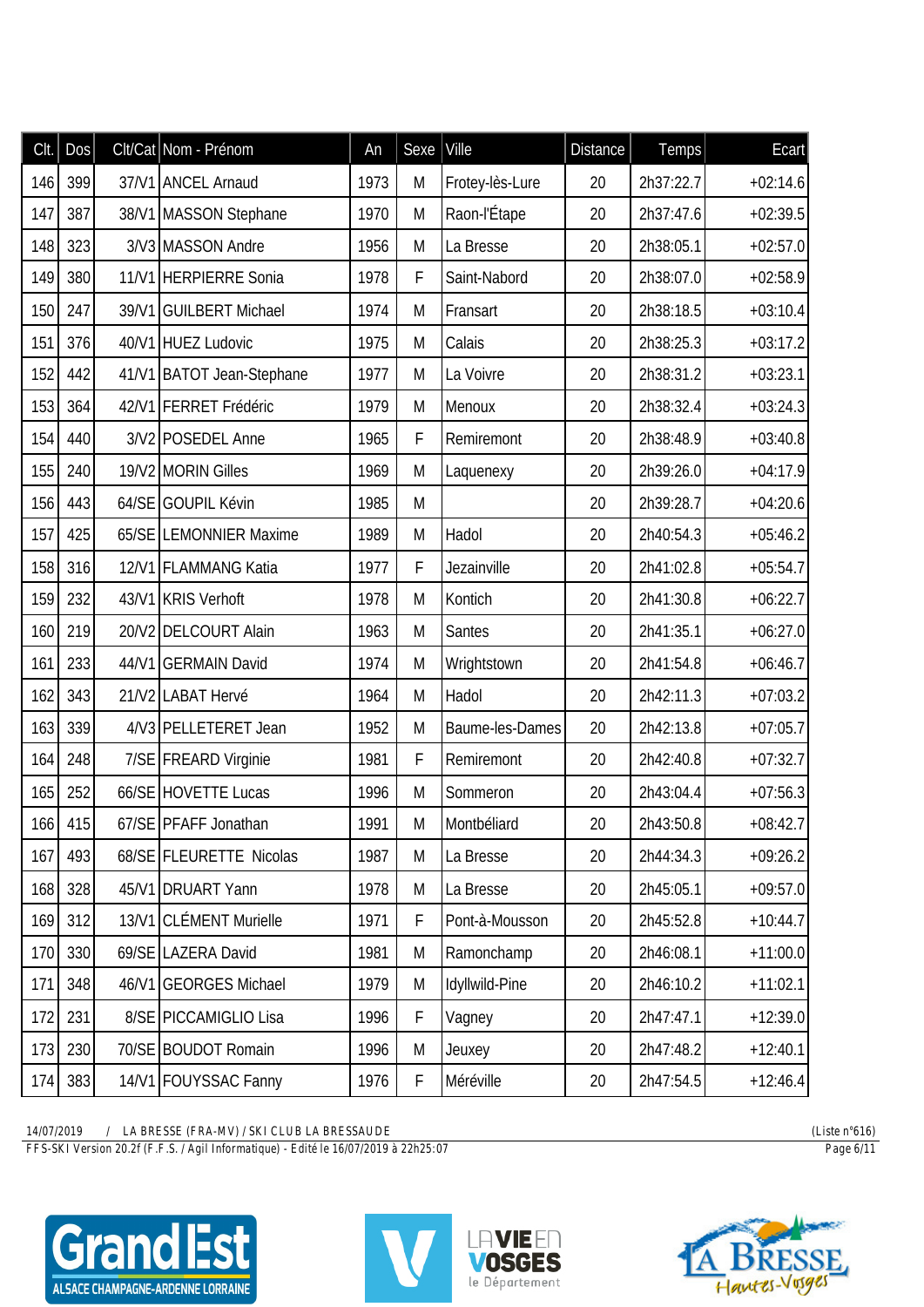| Clt. | <b>Dos</b> | Clt/Cat Nom - Prénom         | An   | Sexe | Ville             | <b>Distance</b> | <b>Temps</b> | Ecart      |
|------|------------|------------------------------|------|------|-------------------|-----------------|--------------|------------|
| 175  | 461        | 47/V1 GAYOT Laurent          | 1974 | M    | Nancy             | 20              | 2h47:57.5    | $+12:49.4$ |
| 176  | 481        | 22/V2 VERNIER Christian      | 1964 | M    | Vagney            | 20              | 2h48:01.1    | $+12:53.0$ |
| 177  | 438        | 48/V1 AUBE Franck            | 1975 | M    | Rupt-sur-Moselle  | 20              | 2h48:02.1    | $+12:54.0$ |
| 178  | 436        | 23/V2 SIMOTHÉ Xavier         | 1965 | M    | Pont-à-Mousson    | 20              | 2h48:04.9    | $+12:56.8$ |
| 179  | 331        | 49/V1 PELLETERET Sylvain     | 1975 | M    | <b>Vieux Fort</b> | 20              | 2h48:21.3    | $+13:13.2$ |
| 180  | 377        | 71/SE THOUVENIN-ZANNINI Paul | 1993 | M    | Metz              | 20              | 2h48:39.6    | $+13:31.5$ |
| 181  | 445        | 50/V1 HAMANI Habib           | 1974 | M    | Archettes         | 20              | 2h48:47.3    | $+13:39.2$ |
| 182  | 464        | 51/V1 SIMON Bruno            | 1978 | M    | Archettes         | 20              | 2h48:49.3    | $+13:41.2$ |
| 183  | 245        | 52/V1 WEIN Frank             | 1979 | M    | Nancy             | 20              | 2h49:36.4    | $+14:28.3$ |
| 184  | 401        | 53/V1 BRUNE Rémi             | 1970 | M    | <b>Biesles</b>    | 20              | 2h49:37.4    | $+14:29.3$ |
| 185  | 406        | 54/V1 MUNIER Florent         | 1976 | M    | Walscheid         | 20              | 2h51:38.2    | $+16:30.1$ |
| 186  | 368        | 5/V3 PERNEL Philippe         | 1955 | M    |                   | 20              | 2h52:05.2    | $+16:57.1$ |
| 187  | 285        | 72/SE POMMIER Sylvain        | 1991 | M    | Raon-l'Étape      | 20              | 2h52:23.0    | $+17:14.9$ |
| 188  | 287        | 24/V2 CLANCHÉ Philippe       | 1964 | M    | Raon-l'Étape      | 20              | 2h52:25.2    | $+17:17.1$ |
| 189  | 393        | 73/SE SUTTER Thibaut         | 1982 | M    | <b>Breuches</b>   | 20              | 2h52:52.8    | $+17:44.7$ |
| 190  | 419        | 55/V1 COULON Anthony         | 1975 | M    | Xeuilley          | 20              | 2h52:55.0    | $+17:46.9$ |
| 191  | 320        | 9/SE ANTOINE Céline          | 1990 | F    |                   | 20              | 2h53:10.5    | $+18:02.4$ |
| 192  | 202        | 56/V1 LECONTE Sébastien      | 1979 | M    | Héauville         | 20              | 2h53:11.5    | $+18:03.4$ |
| 193  | 270        | 4/V2 OTHENIN Florence        | 1966 | F    | Aydoilles         | 20              | 2h53:19.4    | $+18:11.3$ |
| 194  | 318        | 15/V1 LECOEUR Céline         | 1979 | F    | Épinal            | 20              | 2h53:39.3    | $+18:31.2$ |
|      | 195 382    | 74/SE HENRIC Bruno           | 1982 | Μ    | Obernai           | 20              | 2h54:06.5    | $+18:58.4$ |
| 196  | 340        | 16/V1 SENGER Marie-Dominique | 1970 | F    | Challans          | 20              | 2h54:20.3    | $+19:12.2$ |
| 197  | 261        | 25/V2 MOREL Patrick          | 1966 | M    | Les Forges        | 20              | 2h54:21.6    | $+19:13.5$ |
| 198  | 305        | 10/SE MICHEL Laurie-Mathilde | 1991 | F    | Nancy             | 20              | 2h54:42.3    | $+19:34.2$ |
| 199  | 327        | 26/V2 CARA Philippe          | 1968 | M    |                   | 20              | 2h55:22.9    | $+20:14.8$ |
| 200  | 432        | 11/SE ADAM Raphaëlle         | 1990 | F    | Nancy             | 20              | 2h57:17.6    | $+22:09.5$ |
| 201  | 332        | 75/SE HENRIONNET Bruce       | 1989 | M    | Portieux          | 20              | 2h57:52.2    | $+22:44.1$ |
| 202  | 249        | 5/V2 REMY Isabelle           | 1964 | F    | Épinal            | 20              | 2h57:59.5    | $+22:51.4$ |
| 203  | 435        | 12/SE MARQUIS Emmanuelle     | 1992 | F    | Cuy               | 20              | 2h58:44.5    | $+23:36.4$ |

*FFS-SKI Version 20.2f (F.F.S. / Agil Informatique) - Edité le 16/07/2019 à 22h25:07 Page 7/11*





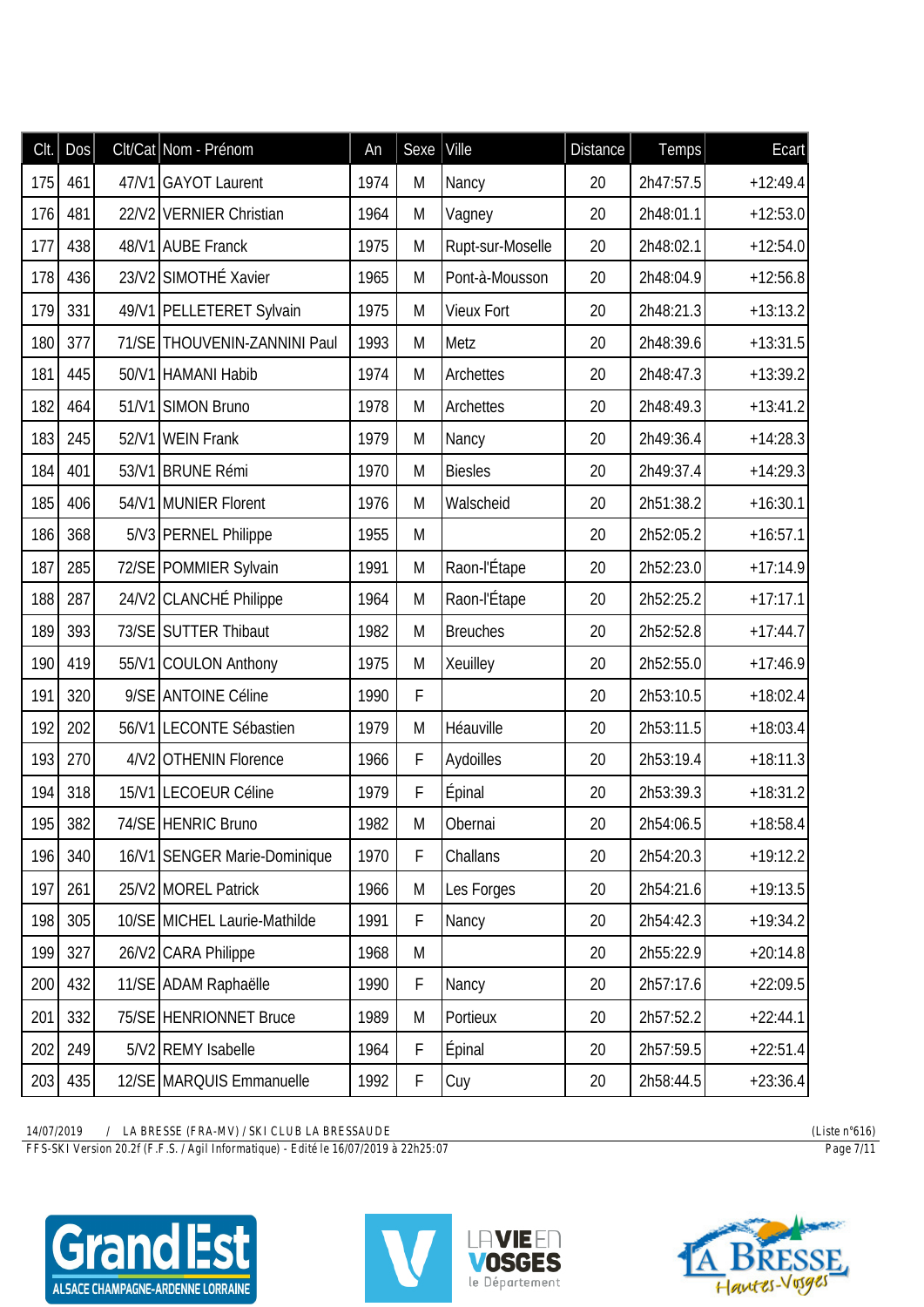| CIt. | <b>Dos</b> |       | Clt/Cat Nom - Prénom       | An   | Sexe        | Ville            | <b>Distance</b> | Temps     | Ecart      |
|------|------------|-------|----------------------------|------|-------------|------------------|-----------------|-----------|------------|
| 204  | 431        |       | 27/V2 TRIDON Pascal        | 1961 | M           | La               | 20              | 2h58:45.6 | $+23:37.5$ |
| 205  | 238        |       | 17/V1 MINN Danielle        | 1975 | $\mathsf F$ | Luxembourg City  | 20              | 2h59:19.6 | $+24:11.5$ |
| 206  | 215        |       | 18/V1 FAVARD Sophie        | 1974 | F           | Chavelot         | 20              | 2h59:40.1 | $+24:32.0$ |
| 207  | 453        |       | 76/SE COLOMBIN Mickael     | 1981 | M           | La               | 20              | 3h00:01.9 | $+24:53.8$ |
| 208  | 292        |       | 6/V2 PRZYCZYNSKI Edith     | 1964 | F           | Quevilloncourt   | 20              | 3h00:05.6 | $+24:57.5$ |
| 209  | 293        |       | 13/SE PRZYCZYNSKI Audrey   | 1988 | F           | Quevilloncourt   | 20              | 3h00:06.3 | $+24:58.2$ |
| 210  | 345        |       | 28/V2 COLAS Patrice        | 1965 | M           | Haguenau         | 20              | 3h00:07.2 | $+24:59.1$ |
| 211  | 354        | 57/V1 | <b>WIETRICH Fabien</b>     | 1972 | M           | Mutzig           | 20              | 3h00:13.1 | $+25:05.0$ |
| 212  | 441        |       | 29/V2 SLECZEK Igor         | 1967 | M           |                  | 20              | 3h01:18.1 | $+26:10.0$ |
| 213  | 246        |       | 14/SE FRÉCHARD Louise      | 1992 | F           | Neufgrange       | 20              | 3h01:48.8 | $+26:40.7$ |
| 214  | 295        |       | 77/SE JEROME Johann        | 1985 | M           | Metzervisse      | 20              | 3h02:12.9 | $+27:04.8$ |
| 215  | 416        |       | 15/SE HOCQUET Anne         | 1988 | F           | Hettange-Grande  | 20              | 3h03:04.3 | $+27:56.2$ |
| 216  | 413        |       | 58/V1 PERRIN Bruno         | 1974 | M           | Thionville       | 20              | 3h03:05.1 | $+27:57.0$ |
| 217  | 291        |       | 30/V2 PRZYCZYNSKI Alain    | 1961 | M           | Quevilloncourt   | 20              | 3h03:14.8 | $+28:06.7$ |
| 218  | 299        |       | 16/SE THOUVENOT Mélanie    | 1985 | F           | Contrexéville    | 20              | 3h03:23.8 | $+28:15.7$ |
| 219  | 359        |       | 59/V1 GEERAERT Christophe  | 1971 | M           | Loon-Plage       | 20              | 3h03:26.5 | $+28:18.4$ |
| 220  | 418        |       | 78/SE CORNU Gael           | 1983 | M           | Vy-lès-Filain    | 20              | 3h03:27.9 | $+28:19.8$ |
| 221  | 225        |       | 17/SE VOIRIN Anne-Cloé     | 1991 | F           | Saint-Étienne    | 20              | 3h03:37.2 | $+28:29.1$ |
| 222  | 224        |       | 2/ES VOIRIN Claire-Elise   | 1999 | F           | Rochesson        | 20              | 3h03:38.2 | $+28:30.1$ |
| 223  | 366        |       | 60/V1 HAMARICS Christian   | 1973 | M           |                  | 20              | 3h04:37.1 | $+29:29.0$ |
| 224  | 491        |       | 18/SE THIRION Delphine     | 1987 | F           | Lunéville        | 20              | 3h05:23.0 | $+30:14.9$ |
| 225  | 490        |       | 79/SE JEUDY Sébastien      | 1983 | M           | Socourt          | 20              | 3h05:24.0 | $+30:15.9$ |
| 226  | 450        |       | 61/V1 LEFEUVRE Pierre-Yves | 1971 | M           | Mulhouse         | 20              | 3h06:42.3 | $+31:34.2$ |
| 227  | 447        |       | 80/SE SZENTES Richard      | 1988 | M           | Ostwald          | 20              | 3h07:49.7 | $+32:41.6$ |
| 228  | 212        |       | 19/SE RENDA-KRENC          | 1984 | F           | Metz             | 20              | 3h07:51.9 | $+32:43.8$ |
| 229  | 360        |       | 19/V1 VANDENDRIESSCHE      | 1975 | F           | Rolampont        | 20              | 3h08:31.0 | $+33:22.9$ |
| 230  | 361        |       | 81/SE MONGUILLON Fabien    | 1991 | M           | Neuilly-l'Évêque | 20              | 3h08:32.2 | $+33:24.1$ |
| 231  | 439        |       | 20/V1 AUBE Séverine        | 1977 | $\mathsf F$ | Rupt-sur-Moselle | 20              | 3h09:32.0 | $+34:23.9$ |
| 232  | 357        |       | 82/SE RICHARD Julien       | 1983 | M           | Vaxoncourt       | 20              | 3h09:53.9 | $+34:45.8$ |

*FFS-SKI Version 20.2f (F.F.S. / Agil Informatique) - Edité le 16/07/2019 à 22h25:07 Page 8/11*





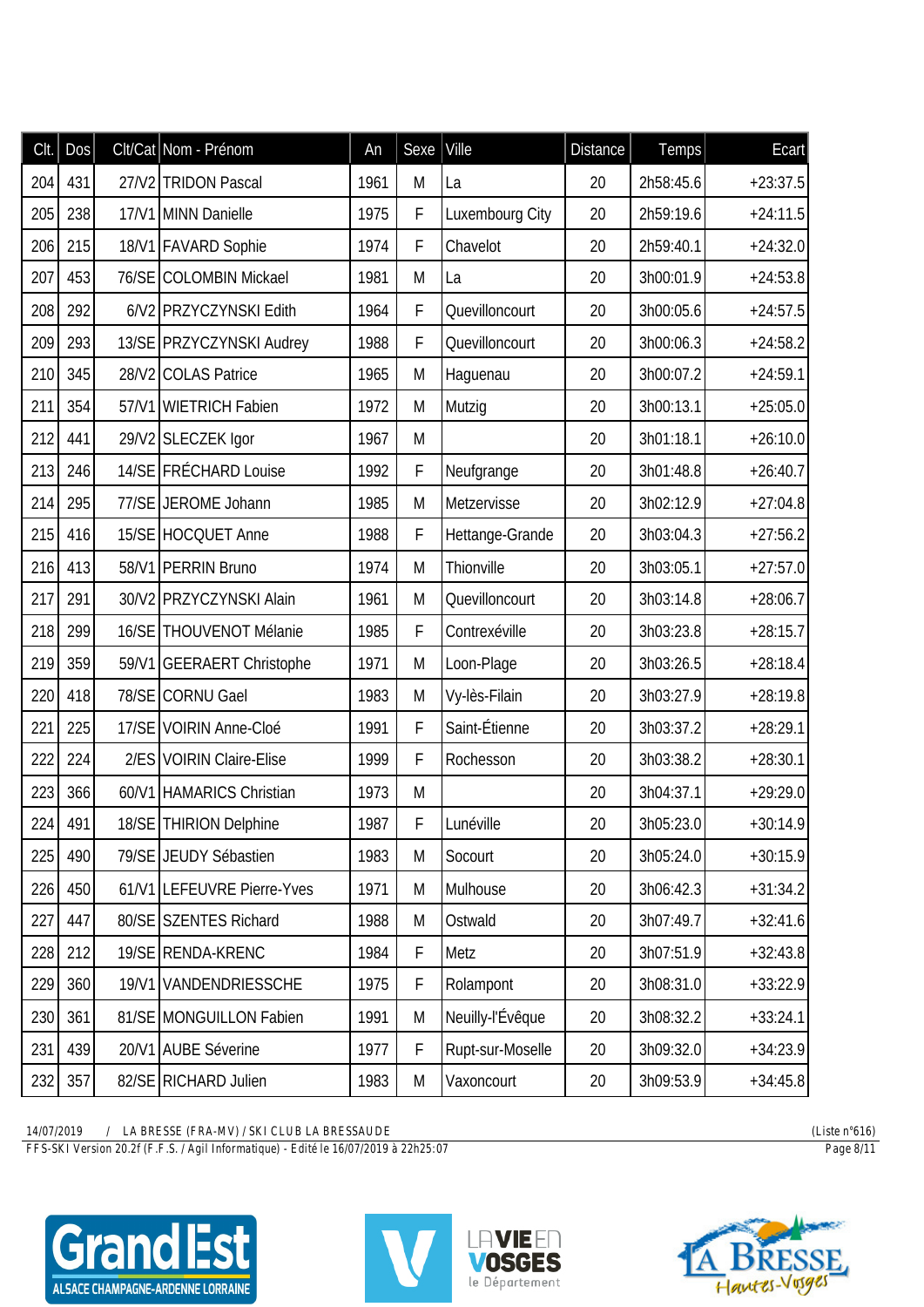| CIt. | DOS     |       | Clt/Cat Nom - Prénom        | An   | Sexe        | Ville             | <b>Distance</b> | Temps     | Ecart      |
|------|---------|-------|-----------------------------|------|-------------|-------------------|-----------------|-----------|------------|
| 233  | 473     |       | 83/SE MULLER Eric           | 1984 | M           | Toul              | 20              | 3h10:06.6 | $+34:58.5$ |
| 234  | 260     |       | 21/V1 LEUENBERGER Laetitia  | 1979 | F           |                   | 20              | 3h10:37.8 | $+35:29.7$ |
| 235  | 311     |       | 84/SE NEPOTI Thomas         | 1988 | M           | Nancy             | 20              | 3h10:40.6 | $+35:32.5$ |
| 236  | 363     |       | 22/V1 DIDIER Laurence       | 1972 | F           | Langres           | 20              | 3h14:07.9 | $+38:59.8$ |
| 237  | 396     |       | 23/V1 PITAULT Clarisse      | 1976 | F           |                   | 20              | 3h14:49.4 | $+39:41.3$ |
| 238  | 395     |       | 62/V1 PITAULT Boris         | 1972 | M           |                   | 20              | 3h14:50.4 | $+39:42.3$ |
| 239  | 424     |       | 7/ES VETTER Nicolas         | 1997 | M           | Strasbourg        | 20              | 3h15:17.6 | $+40:09.5$ |
| 240  | 326     |       | 20/SE SCARAVELLA Pauline    | 1989 | F           | Oberbronn         | 20              | 3h18:12.8 | $+43:04.7$ |
| 241  | 485     |       | 24/V1 HIRTZ Katia           | 1977 | F           | Niederbronn       | 20              | 3h18:13.9 | $+43:05.8$ |
| 242  | 346     |       | 25/V1 GUILLAUME Julie       | 1978 | F           | Haguenau          | 20              | 3h18:15.1 | $+43:07.0$ |
| 243  | 322     |       | 63/V1 GIRODON Anthony       | 1970 | M           | La Bresse         | 20              | 3h18:38.7 | $+43:30.6$ |
| 244  | 321     |       | 26/V1 MOUGEL Rachel         | 1975 | F           | La Bresse         | 20              | 3h18:40.0 | $+43:31.9$ |
| 245  | 268     |       | 85/SE VAUCHEZ Mathieu       | 1992 | M           | Nancy             | 20              | 3h18:41.7 | $+43:33.6$ |
| 246  | 256     |       | 31/V2 JACQUES Pascal        | 1967 | M           |                   | 20              | 3h19:01.6 | $+43:53.5$ |
| 247  | 218     |       | 64/V1 VAZQUEZ Raphael       | 1972 | M           |                   | 20              | 3h19:02.8 | $+43:54.7$ |
| 248  | 203     |       | 27/V1 NOEL ASSOUAD Severine | 1976 | F           |                   | 20              | 3h19:24.1 | $+44:16.0$ |
| 249  | 414     | 28/V1 | <b>WIETRICH Nathalie</b>    | 1970 | F           | Mutzig            | 20              | 3h19:57.6 | $+44:49.5$ |
| 250  | 429     |       | 21/SE GEORG Marion          | 1981 | $\mathsf F$ | Mollkirch         | 20              | 3h19:58.6 | $+44:50.5$ |
| 251  | 365     |       | 32/V2 HANS Denis            | 1964 | M           | Gif-sur-Yvette    | 20              | 3h20:43.2 | $+45:35.1$ |
| 252  | 349     |       | 86/SE TROMBINI Aurélien     | 1982 | M           | Pierre-la-Treiche | 20              | 3h23:32.2 | $+48:24.1$ |
|      | 253 335 |       | 87/SE ULRICH Jérémy         | 1989 | M           | Kurtzenhouse      | 20              | 3h23:55.6 | $+48:47.5$ |
| 254  | 206     |       | 22/SE SAGARDOYTHO Julie     | 1988 | F           | Hagondange        | 20              | 3h25:27.1 | $+50:19.0$ |
| 255  | 422     |       | 8/ES SCHMATZLER Jona        | 1997 | M           | Strasbourg        | 20              | 3h25:54.6 | $+50:46.5$ |
| 256  | 423     |       | 9/ES EGGERSGLÜSS Tillmann   | 1997 | M           | Strasbourg        | 20              | 3h25:55.6 | $+50:47.5$ |
| 257  | 409     |       | 29/V1 JOUBLIN Virginie      | 1973 | $\mathsf F$ | Metz              | 20              | 3h26:11.1 | $+51:03.0$ |
| 258  | 210     |       | 88/SE MIGOT Thomas          | 1986 | M           | Lucey             | 20              | 3h26:35.8 | $+51:27.7$ |
| 259  | 465     |       | 23/SE SIMON Sabrina         | 1981 | $\mathsf F$ | Archettes         | 20              | 3h26:43.0 | $+51:34.9$ |
| 260  | 214     |       | 24/SE ANDREUX Cynthia       | 1986 | F           | <b>Bailleul</b>   | 20              | 3h28:05.1 | $+52:57.0$ |
| 261  | 294     |       | 65/V1 CHAROY Pierre Henri   | 1979 | M           | Paris             | 20              | 3h28:07.5 | $+52:59.4$ |

 $\frac{14/07/2019}{FFS-SKI\ Version\ 20.2f(F.F.S. / Agil\ Information\ 20.48RESSAUDE)}$ 









(Liste  $n^{\circ}616$ )  $Page\ 9/11$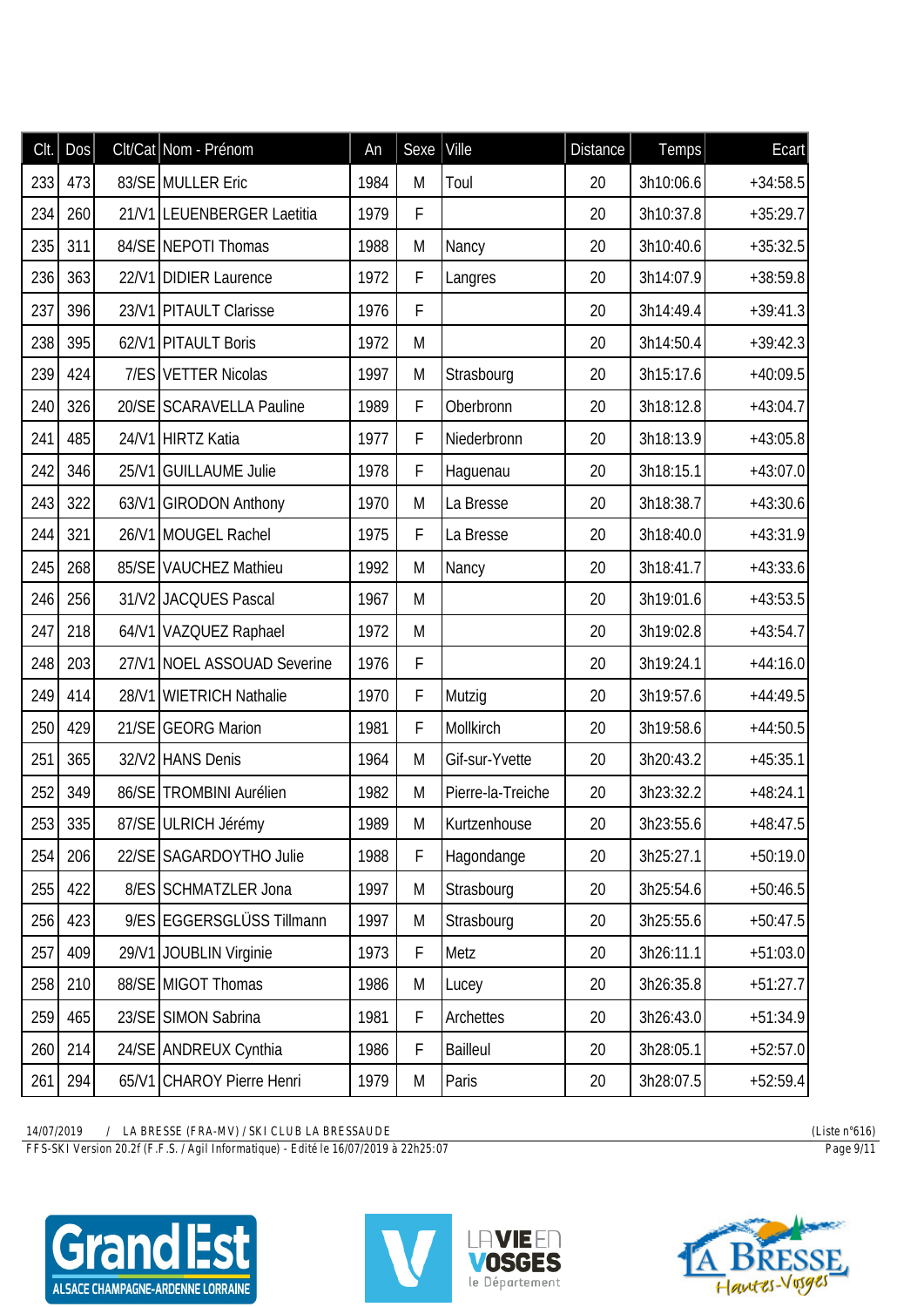| Clt. | <b>Dos</b> |                     | Clt/Cat Nom - Prénom      | An   | Sexe        | Ville             | <b>Distance</b> | <b>Temps</b> | Ecart      |
|------|------------|---------------------|---------------------------|------|-------------|-------------------|-----------------|--------------|------------|
| 262  | 259        |                     | 25/SE BEAUMONT Marine     | 1991 | F           | Nancy             | 20              | 3h30:27.3    | $+55:19.2$ |
| 263  | 273        |                     | 66/V1 DYDA Marc           | 1972 | M           | Bayon             | 20              | 3h34:16.3    | $+59:08.2$ |
| 264  | 347        |                     | 26/SE GEORGES Émilie      | 1982 | $\mathsf F$ | Écrouves          | 20              | 3h35:54.5    | $+00:46.4$ |
| 265  | 358        |                     | 89/SE MARCHAL Sylvain     | 1980 | M           | Igney             | 20              | 3h37:06.9    | $+01:58.8$ |
| 266  | 263        |                     | 3/ES MINNITI Laetitia     | 1997 | F           | Oudrenne          | 20              | 3h37:17.9    | $+02:09.8$ |
| 267  | 239        |                     | 30/V1 CIOLINO Dorothee    | 1973 | F           | Luxembourg City   | 20              | 3h37:43.4    | $+02:35.3$ |
| 268  | 411        |                     | 27/SE GROZELLIER Florence | 1987 | F           | Gérardmer         | 20              | 3h46:50.6    | $+11:42.5$ |
| 269  | 410        |                     | 90/SE LICHTLE Frederic    | 1980 | M           | Épinal            | 20              | 3h46:51.7    | $+11:43.6$ |
| 270  | 462        |                     | 31/V1 LIGNIER Nathalie    | 1972 | F           | Chanteheux        | 20              | 3h53:05.8    | $+17:57.7$ |
| 271  | 204        |                     | 67/V1 ASSOUAD Patrick     | 1974 | M           |                   | 20              | 3h54:27.4    | $+19:19.3$ |
| 272  | 209        |                     | 32/V1 VIGNERON Magali     | 1974 | F           | Lucey             | 20              | 3h56:18.4    | $+21:10.3$ |
| 273  | 421        |                     | 33/V1 DOMINE Camille      | 1978 | F           | Pont-à-Mousson    | 20              | 4h00:01.7    | $+24:53.6$ |
| 274  | 315        |                     | 7/V2 PARISOT Laurence     | 1964 | F           | Wintzenheim       | 20              | 4h14:07.8    | $+38:59.7$ |
|      |            | <b>ABANDONS (8)</b> |                           |      |             |                   |                 |              |            |
|      | 226        |                     | /V1 PIERRE Stéphanie      | 1972 | F           | Les Forges        | 20              | Abd          |            |
|      | 242        |                     | /V1 VALLI Gregory         | 1971 | M           | Betschdorf        | 20              | Abd          |            |
|      | 267        |                     | /V2 MARROCCO Andre        | 1963 | M           | Strasbourg        | 20              | Abd          |            |
|      | 269        |                     | /SE COLLOT DROOLANS Fanny | 1983 | F           | Servian           | 20              | Abd          |            |
|      | 403        |                     | /V2 HALIB Moon            | 1968 | F           | Mulhouse          | 20              | Abd          |            |
|      | 454        |                     | /V2 LOUIS Dominique       | 1968 | M           | Thiéfosse         | 20              | Abd          |            |
|      | 463        |                     | /V1 MOOG Stéphanie        | 1974 | F           | Truchtersheim     | 20              | Abd          |            |
|      | 479        |                     | /SE MOOG Maxime           | 1996 | M           | Truchterscheim    | 20              | Abd          |            |
|      |            | <b>ABSENTS (12)</b> |                           |      |             |                   |                 |              |            |
|      | 201        |                     | /SE BARBIER Justine       | 1991 | F           | Nancy             | 20              | Abs          |            |
|      | 205        |                     | /SE LAURENT Jérôme        | 1980 | M           | Val de Briey      | 20              | Abs          |            |
|      | 213        |                     | /SE FORET Alexandre       | 1991 | M           | Essey-lès-Nancy   | 20              | Abs          |            |
|      | 220        |                     | /V1 MARCHAL Romain        | 1975 | M           | Hope              | 20              | Abs          |            |
|      | 257        |                     | /SE ARNOULD Simon         | 1992 | M           | La Bresse         | 20              | Abs          |            |
|      | 278        |                     | /V1 LAWRJANIEC KOENIG     | 1979 | F           | Sapois            | 20              | Abs          |            |
|      | 280        |                     | /ES KOREN Marie-Clémence  | 1997 | F           | Villers-lès-Nancy | 20              | Abs          |            |

FFS-SKI Version 20.2f (F.F.S. / Agil Informatique) - Edité le 16/07/2019 à 22h25:07









(Liste  $n^{\circ}616$ )  $Page 10/11$